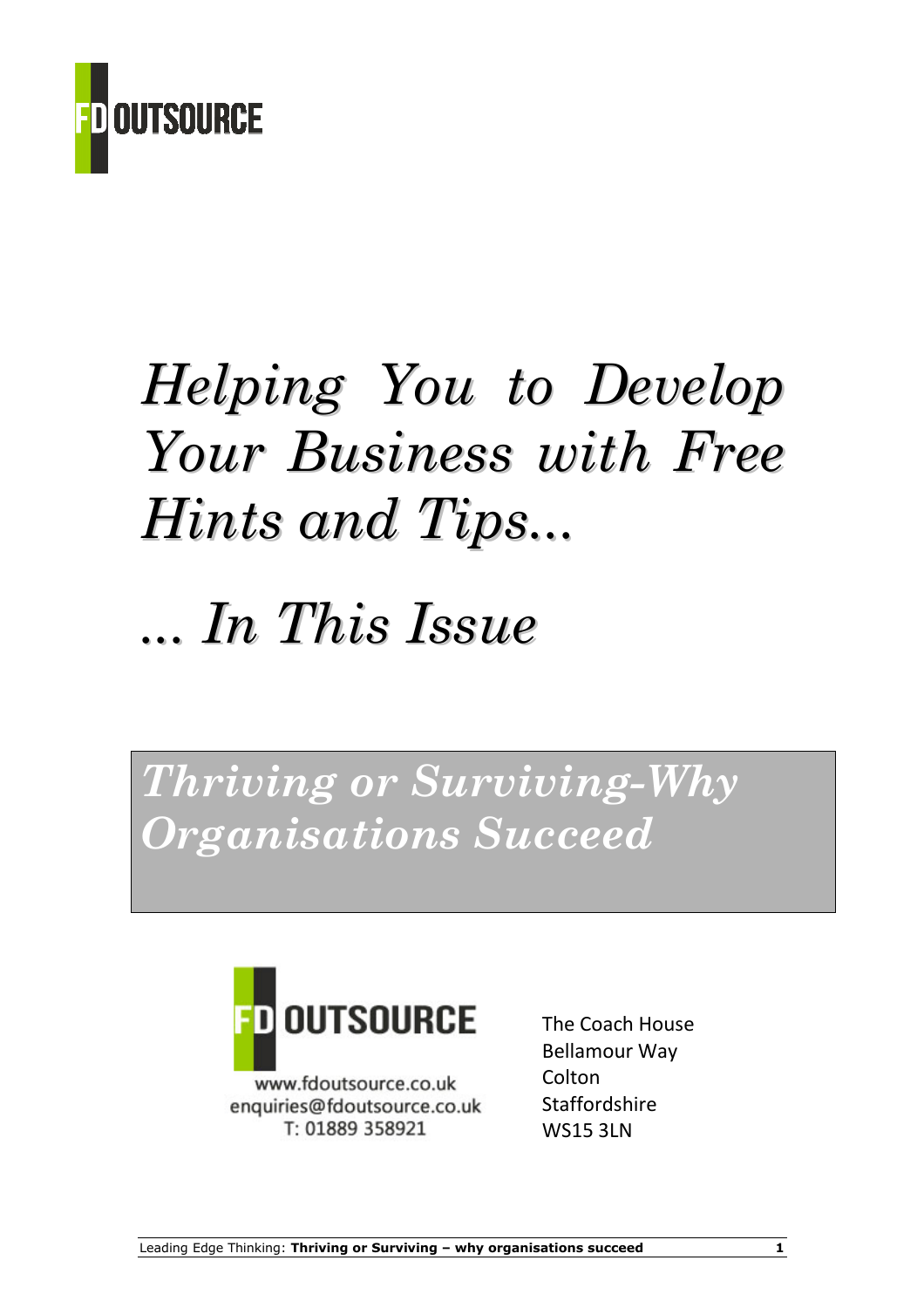## Thriving or Surviving – Why Organisations **Succeed**

#### $\Rightarrow$  Understanding the critical factors for business success

### The concept

Companies that enjoy enduring success have core values and a purpose that remains fixed, while their business strategies and practices adapt to a changing world. Values are important to corporations and many companies have long recognised the importance of possessing a set of guiding principles. Furthermore, detailed research, such as that published by Jim Collins in his best-selling book 'Good to Great', suggests that enduring organisations with guiding principles have outperformed the general stock market by a factor of 12 since 1925.

Core values are the organisation's essential and enduring tenets and they drive the way the company operates at a level that transcends strategic objectives. Such values don't change, although strategies and practices have to adapt endlessly to change. Core ideology defines what the company stands for and why it exists. It complements the envisioned future – what the company aspires to become. Any effective vision must embody the core ideology of the organisation.

Success and failure are dynamic. The world around us is subject to constant, considerable change and it is clear that organisations operating successfully one day may fail totally the next. No matter how illustrious an organisation's history, all rely on their future business: the next quarter's order book. This means that winning means adapting the way one plays over time. Organisations have to adapt. The challenge is that the way the game is changing remains uncertain until it is played. Without uncertainty, everyone could do the same calculation and act in the same way. To put it in more positively, without uncertainty, there can be no winners. Instead of seeing uncertainty as a problem, we should view it as the basic source of our future success.

It is often the case that as leaders we tend to focus on the immediate priorities of meeting customers' needs, resolving problems, managing and leading others. We are very effective at managing for today but less effective at preparing for tomorrow. A defining role of a leader – and an enduring characteristic of a successful organisation – is an ability to set the right course and then take people along this course, enabling the business to develop, compete and succeed. Successful organisations develop visionary thinking and future orientation and this often means changing – or transforming – the organisation. To be effective, visionary thinking and future orientation needs to be:

- Actively communicated by the organisation's leaders: demonstrated in practice.
- Durable and consistent a vision should not change radically or frequently.
- Clear and understandable so it can be directly applied and made relevant to the way people, at all levels of the organisation, operate.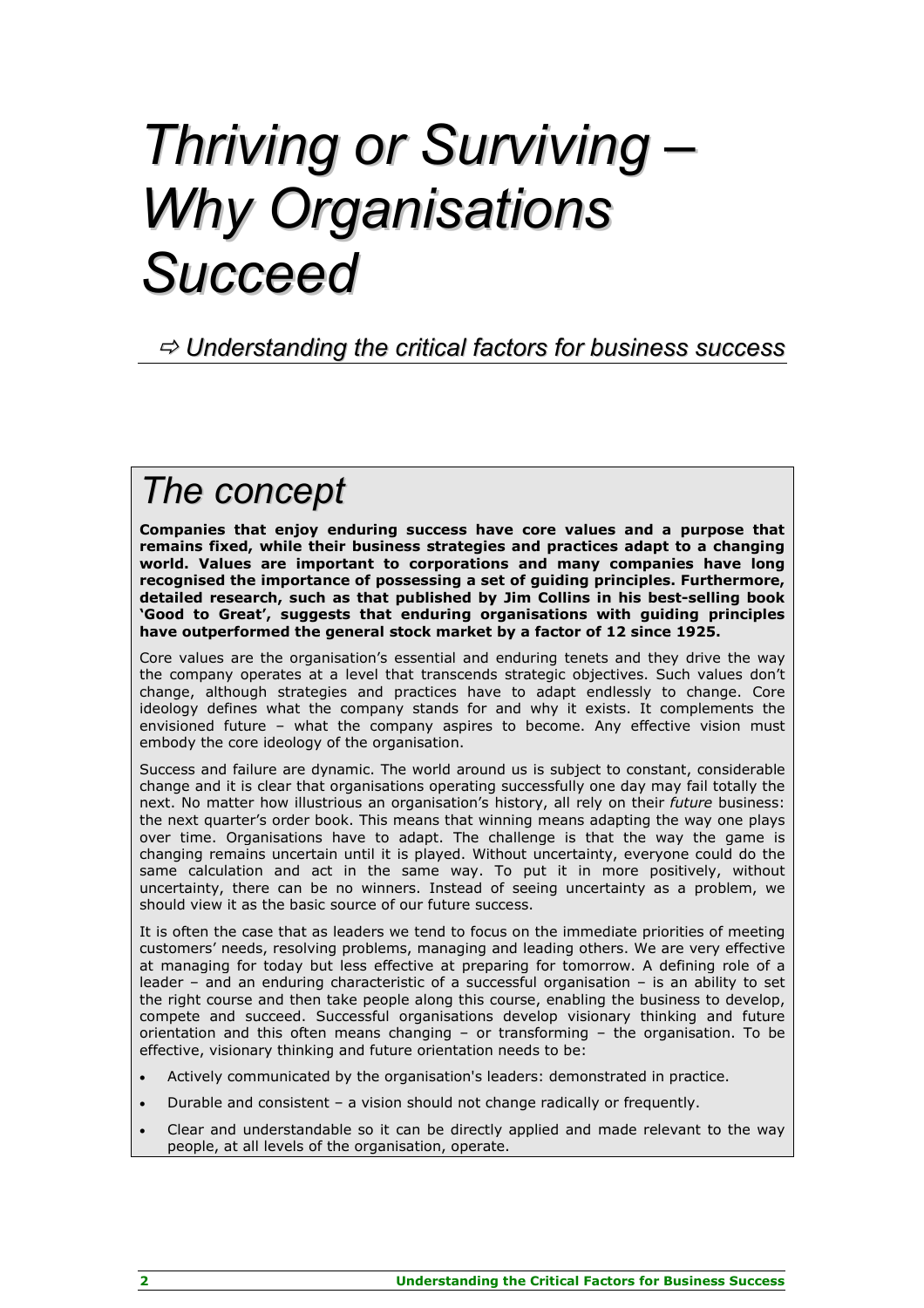### Making it happen

#### The importance of corporate values

There are values such as honesty, integrity, fairness and prosperity that we may be able to relate to on an individual personal basis, but often we fail to understand or appreciate values in the context of business and corporations. Although the term

Developing and following a set of guiding principles is essential for building a great and enduring organisation.

'corporate values' is a relative newcomer to the business lexicon, the concept of values as an important aspect of corporate life is not. Many companies have long recognised the importance of possessing a set of guiding principles.

Values are timeless guiding principles that drive the way the company operates at a

level that transcends strategic objectives. For Hewlett-Packard, for example, values include a strong sense of responsibility to the community. For Disney, they include creativity, dreams, imagination and the promotion of wholesome American values. Companies that enjoy enduring success have core values and a core purpose that remain fixed while their business strategies and practices endlessly adapt to a changing world. This is a factor in the success of such companies as Johnson & Johnson, Procter & Gamble and Sony.

#### Understanding and sustaining core values

Core values are unchanging. They are the organisation's enduring and guiding principles that are never to be compromised for financial gain or short-term expediency.

There are two components of a vision: core ideology and envisioned future. Core ideology defines what the company stands for and why it exists, it is unchanging and complements the envisioned future. The envisioned future is what the company aspires to become, to achieve, to create – something that will require considerable change and progress to attain. Core ideology

provides the glue that holds an organisation together through time.

#### Developing visionary thinking and future orientation

An effective vision must embody the core ideology of the organisation. This has two components:

- Core values a system of guiding principles and tenets.
- Core purpose the organisation's most fundamental reason for existence.

Visionary thinking means developing a coherent description of your business in the future. This could be a description of the whole business or a specific area. Importantly, this should make clear the connection between your thinking and the changes that are going on in the industry and your local market. An essential element of visionary thinking is future orientation: the ability to communicate a clear view of the future of a business area – its aims and what it is achieving. Future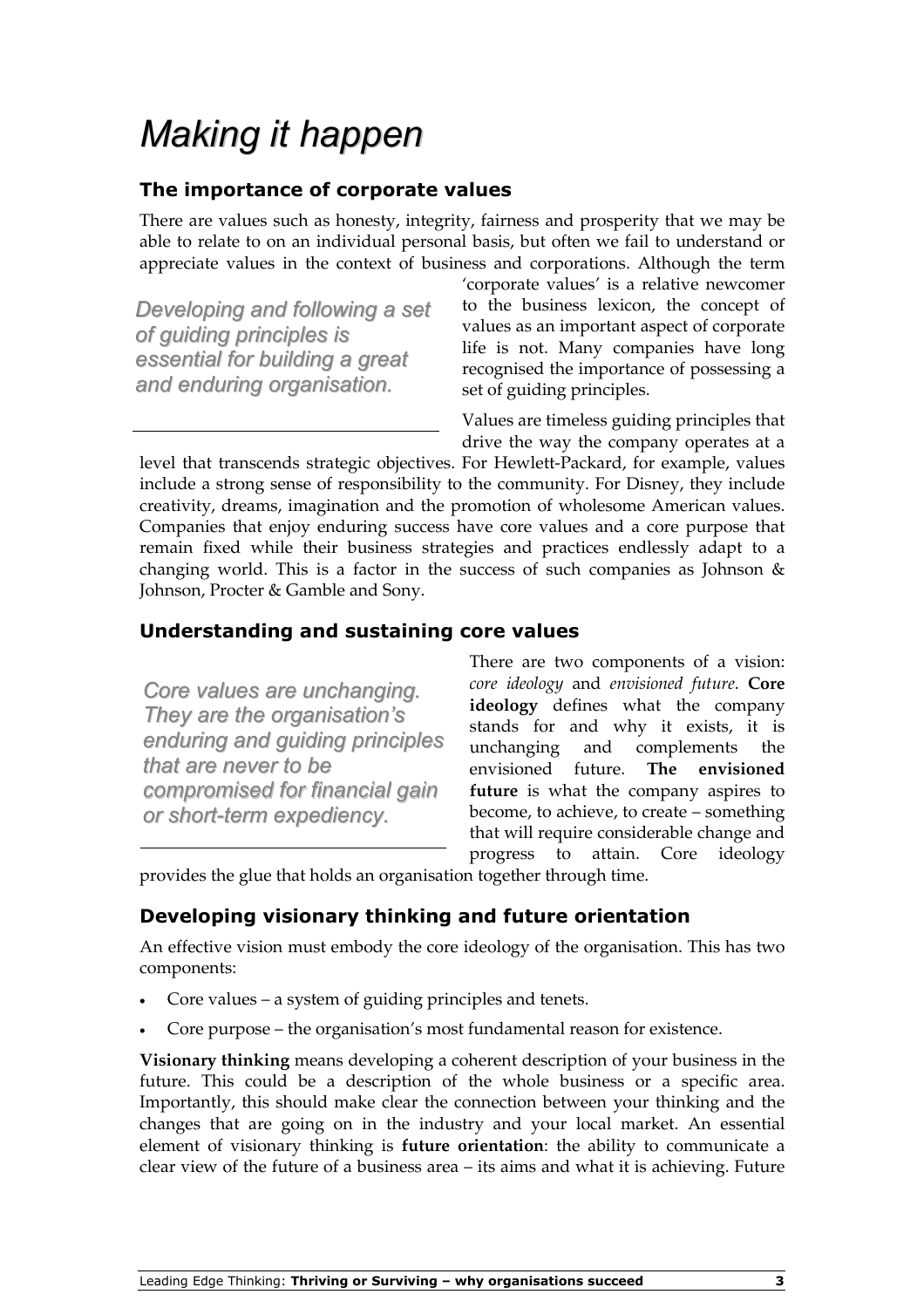orientation applies to managers at all levels, whereas visionary thinking is most relevant to senior and mid-level managers.

Managers within any organisation need to be able to create, communicate and 'make real' a vision for their organisation or team. It is impossible for the business to grow, prosper and compete unless it moves with the times, and visionary thinking enables this to happen.

A clear and dynamic vision of the future is valuable because it:

- Inspires, mobilises and engages people, unlocking energy and commitment.
- Provides a clear focus for the future, guiding actions and decisions at all levels.
- Promotes confidence, determination and effectiveness.
- Helps to establish the culture of the organisation by emphasising the means as well as the ends.
- Promotes teamworking and ensures consistency, with everyone working towards the same goal.

Think of vision as the destination, not the journey. The means of transport and the route you take can vary with the circumstances, but you know where you are going. In most organisations, beset with an increasing rate of change, setting goals based on short-term activities and prescribed ways of working is unhelpful. No sooner have you defined what you want than the plan changes, leading people to complain, with some justification, that the target has moved. By keeping focused on the goal we are more likely to stay on course and accept change, even when shifting circumstances require us to take a different approach.

#### Using your business vision

There is no single way to develop visionary thinking and future orientation. However, successful leaders emphasise the following actions:

- **Decide what you want –** don't just accept what other people believe; decide for yourself what will be important in the future.
- **Trust your intuition –** if you feel that a situation is changing and different, or if you have an idea that makes sense to you, explore it further.
- Test your assumptions new insights do not normally come from old information.
- Tap into the future look for trends and try to understand why things are changing, not just how.

You can get people to understand and support the vision by communicating in an exciting and practical way, and speaking positively so that people are intrigued, challenged and motivated. It is also important to be honest and open, to bring the vision to life, ideally with examples, to listen and act on what people say and to encourage people to see what the vision means for customers.

Finally, remember the characteristics of progressive views of the future. They are:

Powerful – this has two parts: it must be imaginable and paint a clear picture of what the future will look like; it must also excite and inspire as many people as possible.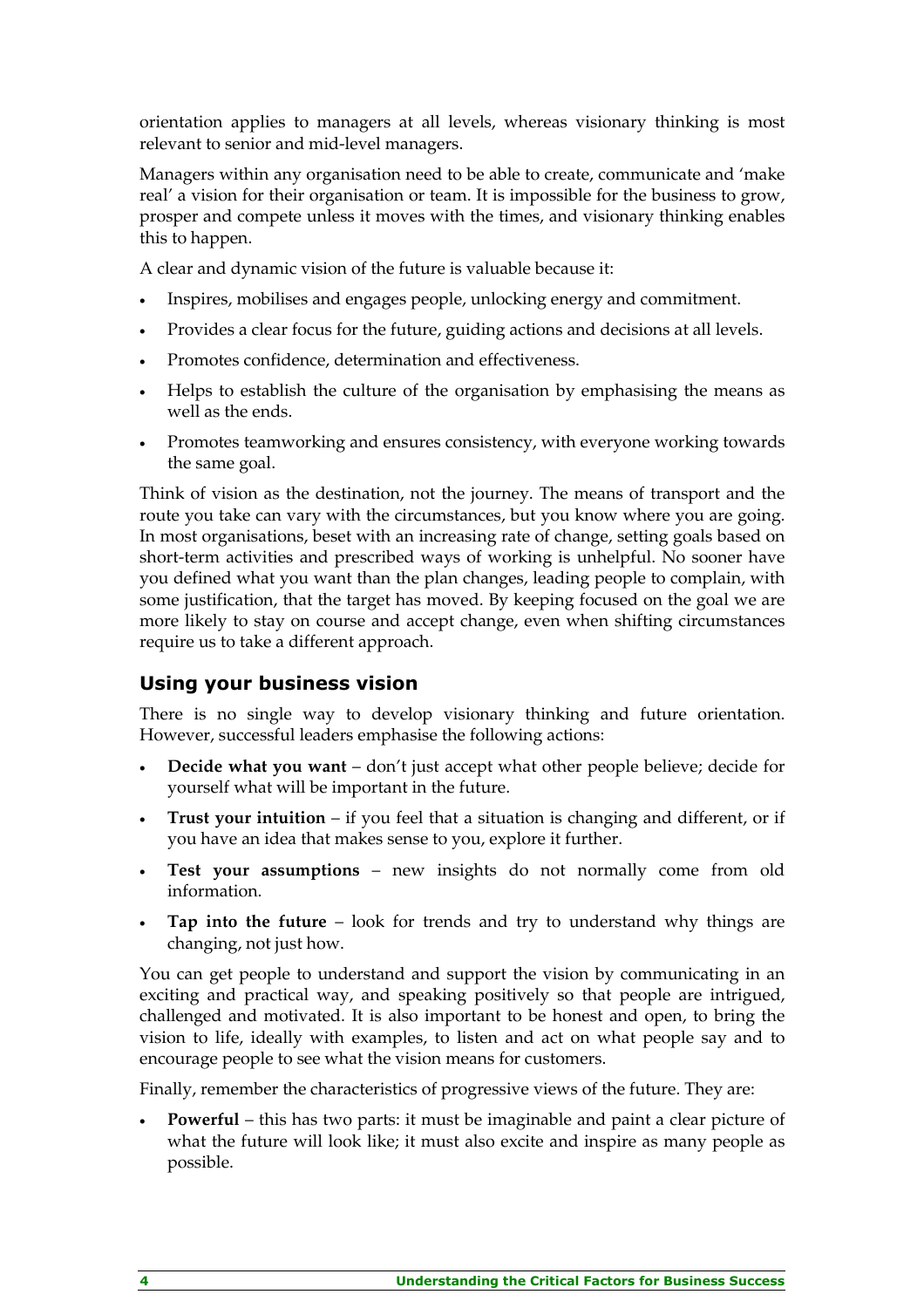- Communicable it must be possible for the vision to be communicated to anyone quickly and easily.
- Desirable and realistic the vision needs to appeal to the long-term interests of customers, employees, shareholders and commercial partners.
- Focused the vision needs to be specific and 'real-world' enough to provide guidance for decision-making.
- Adaptive the vision needs to be general enough to accommodate individual initiatives and to be flexible enough to allow for changing conditions.

#### Understanding success by understanding failure

Understanding that success and failure exist together, in close relation to each other, means that the study of organisational success starts with the study of organisational failure. Given that the quality of performance is relative, we will try to identify what people and organisations do that makes them end up on the losing side. Understanding the weaknesses will help us to turn them into relative strengths. So, why do organisations fail?

This question has been addressed by several notable business research studies, including what has become known as the 'Sharpbenders' research. This highlighted the problems for organisations that are inherently unable to detect or respond to change. The researchers concentrated on companies that had been failing, as manifest in a stock value that had been slipping against the market average, but who had been able to turn things around (that is where the word Sharpbenders came from  $-$  a slipping stock value followed by a recovery). The idea was that these companies, having been able to turn things around, would be able to articulate what had gone wrong and why this had happened. After all, if they managed to turn things around they must have made a successful diagnosis of what went on during the downward part of their history. Having identified such companies from stock market records, the researchers then interviewed many of them and produced what is effectively a list of what can go wrong.

The findings highlight the key causes of relative decline in five categories:

- 1. Adverse development in market demand or increased competition.
- 2. High cost structure.
- 3. Poor financial controls.
- 4. Failure of big projects.
- 5. Acquisition problems.

The five causes of failure identified by the Sharpbenders research can be divided into two categories: hygiene factors and business idea factors.

#### Hygiene factors and business ideas

Organisations have always been trying to discover ways of outsmarting the competition. Not all ideas that are developed are equally effective, but some stand out as clearly successful. Initially, some organisations develop their competitive advantage by exploiting these ideas, but, over time, others see the beneficial effects and will start to copy the same ideas in their own organisations. Eventually some ideas end up as approaches in good currency. They can be learned from studying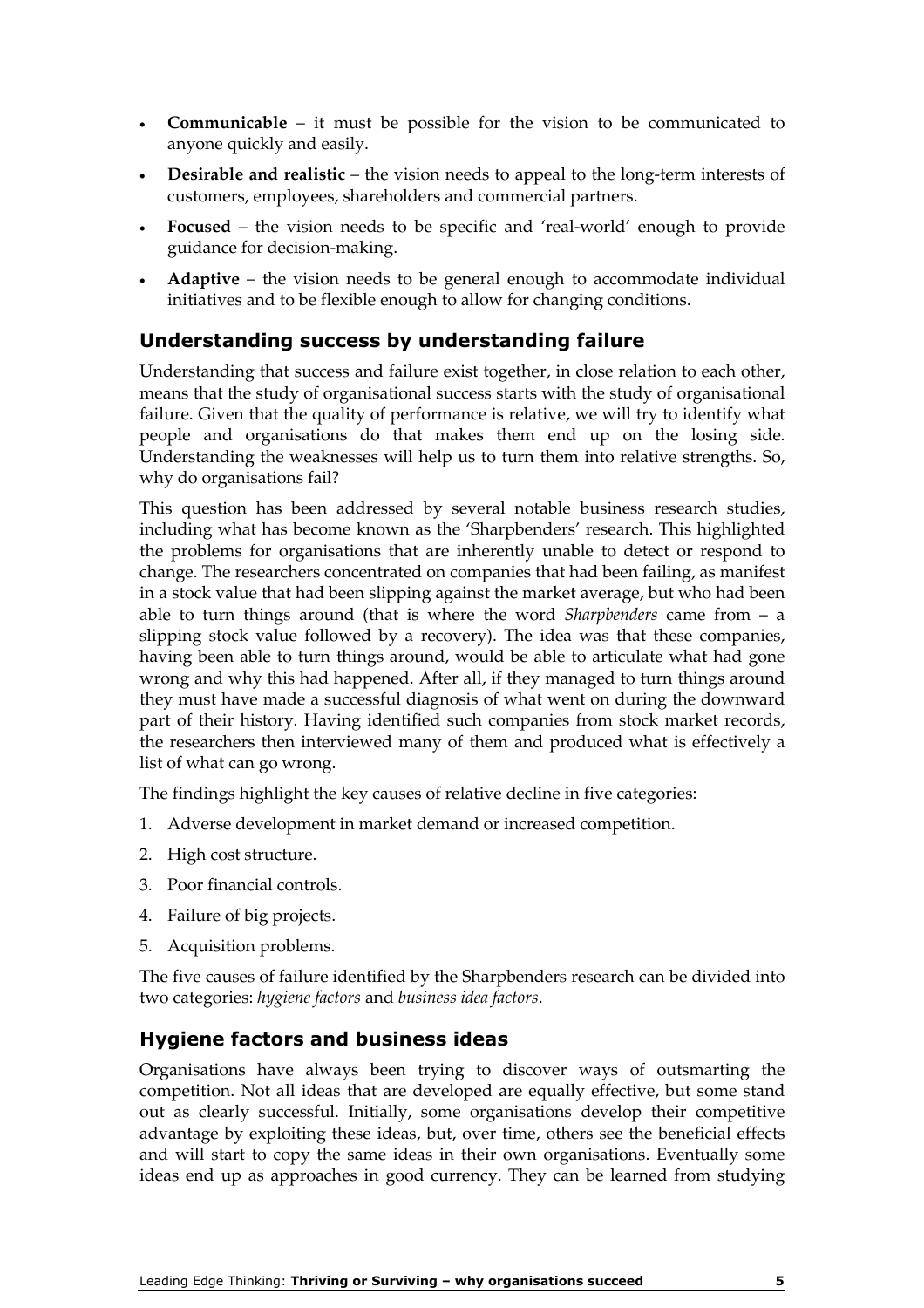organisations deemed as 'best in class'. They will be codified in textbooks and taught to managers. Once an idea reaches this point it has become a hygiene factor, something that is generally recognised as fundamental in running any healthy organisation. Without hygiene factors, professional management knows in advance that the organisation will not have a chance to play in the competitive game.

Most hygiene factors are about the need to ensure sound and efficient business processes, critical to ensure that the organisation remains a going concern. These business processes are the generally accepted basics for running any organisation; they are qualifiers, allowing you to play. However, winning the game requires much more: additional, distinctive factors and capabilities that will distinguish the winner from the loser. These additional, distinctive factors and capabilities that are not yet generally codified and available only to one organisation, are summarised in what is called its business idea.

An organisation's business idea can be described as its success formula, and there are three fundamental factors we are looking for to judge the strength of a business idea:

- The idea must be capable of explaining how value will be created for stakeholders of the organisation. Without value creation, no organisation will be able to survive. We know that value is being created if the idea addresses a scarcity somewhere in society, by filling it or by alleviating its effect. This is what moves customers to come to the store to buy its products.
- An organisation that wants to be able to meet a scarcity in society must have something unique to offer. If nothing is unique in what the organisation does it cannot engage in unique activities and therefore, by definition, not address any scarcity. A business idea has to clarify the system of uniqueness that the organisation brings to bear on its activities.
- Once an organisation makes a unique contribution and creates value it can charge a price for its efforts and in that way generate resources to invest in its survival. A success formula cannot be effective forever. Anything that is unique will eventually be copied, or its value may disappear because people's interests move elsewhere. Therefore, an organisation must be able to show how it invests on an ongoing basis in its distinctiveness.

These three factors together operate in a self-sustaining loop.

The first striking observation of the Sharpbenders research is that most failures are due to hygiene factors. The following causes are highlighted:

- Poor controls in areas such as credit, working capital, budgets, costs, cash flow or quality. This is often due to inadequate management accounts, leading to infrequent and incomplete reports that are late, too complex, too voluminous, irrelevant or in error.
- Immature management style. Typical examples include an inflexible CEO, excessive caution, authoritarianism, ineffective delegation and coordination and over-centralisation.
- Failure to create and communicate purpose and the business idea, both between the top and middle management and with the work force

Another hygiene factor and one crucial business process that frequently gets pushed into the background is a systemic approach to sensing or responding to external change, based on maintaining sound and efficient relationships with all stakeholders.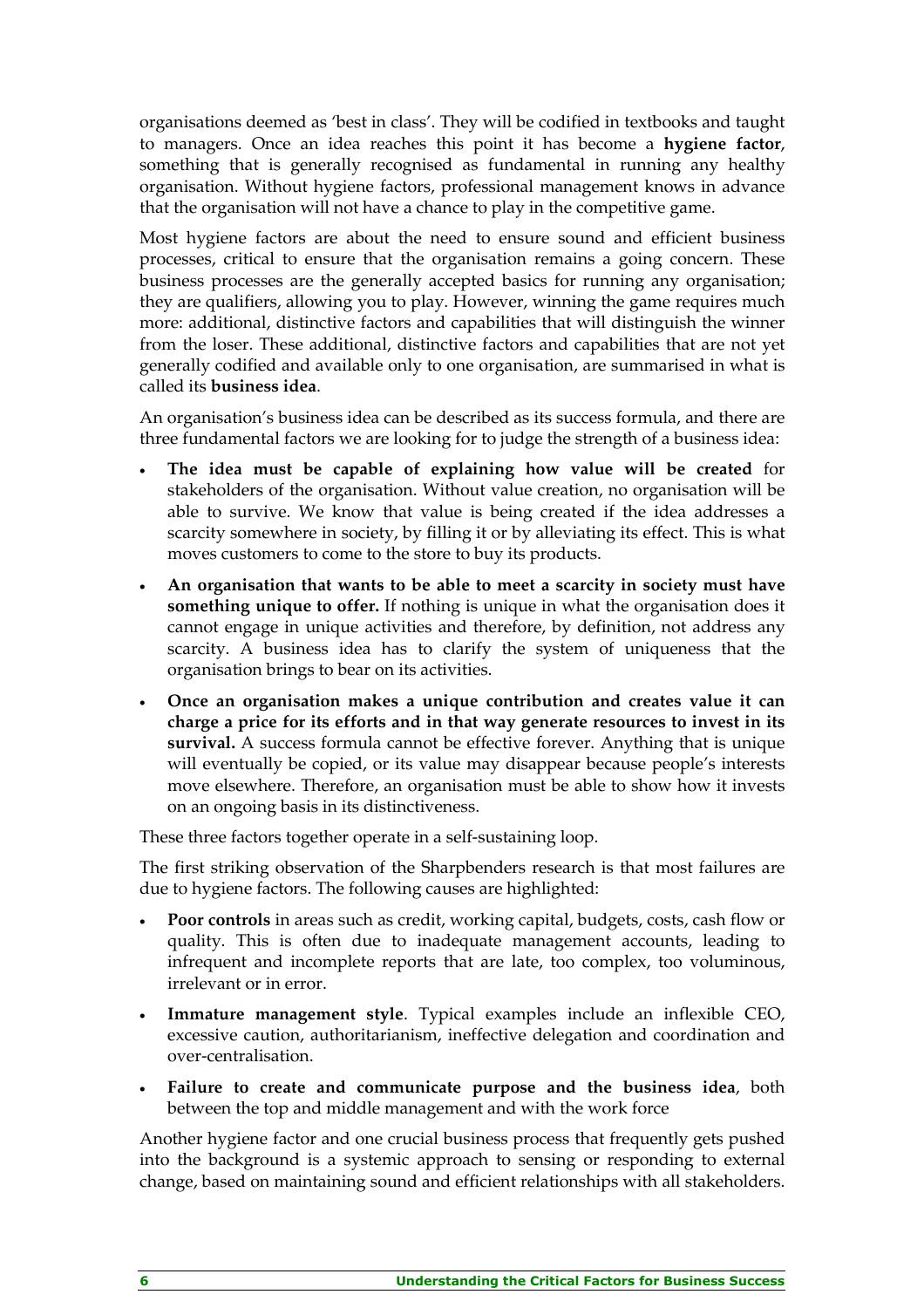Maintaining relationships with stakeholders – such as shareholders, suppliers and customers – is vital for all organisations, as any of these groups have the power to threaten its very existence. Shareholders can decide to invest elsewhere; customers may 'vote with their feet'; the government can pass unfavourable legislation, and so on. These vital groups have to be kept on board. Their conflicting expectations need to be identified and reconciled.

Hygiene factors are important as qualifiers in the competitive business race. Indeed, often they are not looked after sufficiently and unfortunately, in real life, things often slip due to lack of time or attention. There are very many examples where hygiene factors have to be considered and addressed with the application of codified knowledge so as to ensure success. This knowledge is available, for example in business schools and in textbooks, and help is at hand from consultants who offer their services in these areas.

Looking after hygiene factors should be seen as a minimum requirement to play  $-$  a qualifier for being in the game. However, the ultimate aim is to try to win. For this, the organisation needs a unique business idea. The Sharpbenders research shows interesting failures in this area as well. Strategic reasons for failure include:

- A lack of recognisable strategies in such areas as functional policies, corporate strategy or environmental monitoring.
- Poor execution or timing of responses to developments such as declining market demand or increasing competition.
- Inappropriate risk taking, in terms of projects that are too large in relation to the size of the organisation taking them on or of acquisitions that are assessed too optimistically.

In considering these causes of decline, we see clear evidence of organisational inability to understand and adapt to change in the environment. In retrospect, people identify changes in the market place that passed unnoticed at the time. Typical examples include new products and new substitutes coming on the market, changes in product technology, demographic changes, changes in income distribution, changes in fashion and a cyclical fall in demand that wasn't taken seriously.

Similarly, increased competition often went unnoticed, while in retrospect the signals were there to see such as:

- Technological change lowering rivals' costs.
- Threats from substitutes keeping prices low.
- Political changes related to loosening of regulation.
- Trade barriers and purchasing policy.
- Removal of protection and other barriers to entry.
- A significant new market entrant, possibly with high exit costs keeping competition intense in the face of falling sales.
- A lack of strong product differentiation or strong cost advantage.
- Low or falling switching costs for customers.